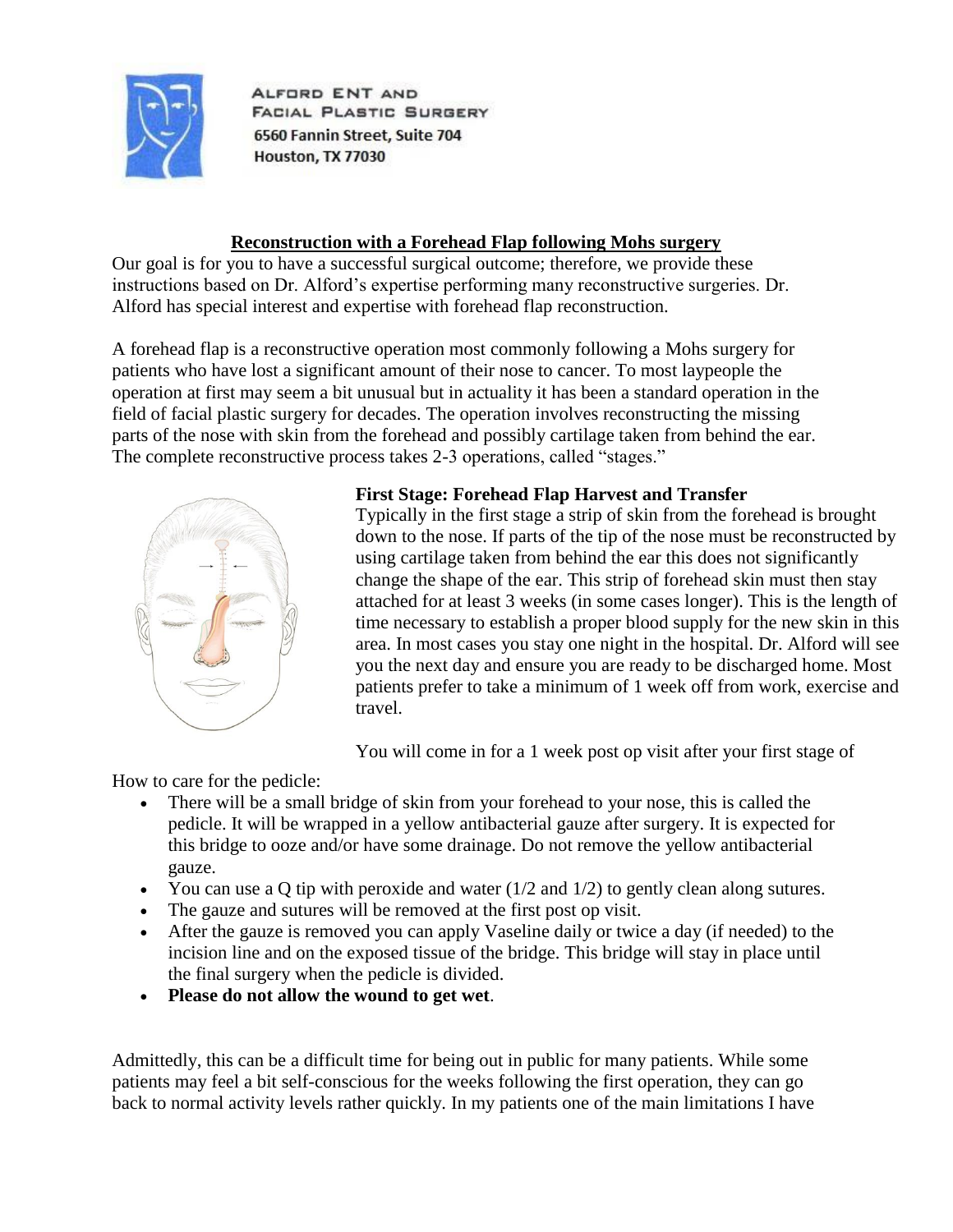seen is that it can be difficult to wear eyeglasses following the first stage. Most patients also choose to avoid social engagements for the weeks following the first stage or until the pedicle is divided.

### **Second Stage: Forehead Flap Thinning**

Dr. Alford will discuss with you the time frame between each stage that will provide you with the best outcome. A second stage may be required before the flap is divided. This stage may involve one or more surgeries to thin the skin, correcting nostril asymmetry, or other small detail work to make your nose look as normal as possible before dividing the pedicle. These procedures are planned operations designed to get the reconstructed nose to look as much like your original nose as possible. This second stage is performed as an outpatient procedure, not requiring an overnight stay. Since the pedicle is still attached the care is very similar to the first stage.

## **Third Stage: Forehead Flap Division**

The third stage of the operation is where we put everything back together. The connection between the forehead and the nose is divided. The skin is contoured to look like nasal skin and both the nose and forehead are stitched carefully back together. The third stage is performed as an outpatient procedure, not requiring an overnight stay. Recovery from the third stage is much quicker. Patients can go back to light activities a few days after surgery and can easily be back at work within a week after the third stage.

## **Swelling**

Every operation, no matter how minor, is accompanied by swelling of the surrounding tissues. The amount varies from person to person, but it always seems more dramatic in the face. The swelling is usually greatest on the second or third day after your operation. It is usually more pronounced along the jaw line and is generally worst first in the morning; therefore, we suggest that you keep your head elevated as much as possible. The swelling itself is normal and is not an indication that something is wrong with the healing phase of your operation. Your face will remain swollen with varying amounts of discoloration for several days. The most important thing to remember is that such swelling always subsides.

Some tips to shorten the duration of the swelling include:

- Arrange to have frozen pea packs available for your use for at least the first 24 hours after discharge from the hospital (see "Frozen Pea Packs" below).
- Staying vertical is very IMPORTANT! Sit, stand and walk around as much as is comfortable beginning on your second postoperative day. Of course, you should rest when you become tired but keep your upper body as upright as possible.
- Avoid bending over or lifting heavy things for one week. In addition to aggravating swelling, bending and lifting may elevate blood pressure and start bleeding.
- Avoid hitting or bumping your face. It is wise not to pick up small children and you should sleep alone for one week after your operation.
- Sleep with the head of the bed elevated 30-40 degrees both while you are in the hospital and for 1-2 weeks following your surgery. To accomplish this, place two or three pillows under the head of the mattress and one or two on top of the mattress. Try not to roll on to your face; this tends to weaken the supporting stitches used under the skin of your face.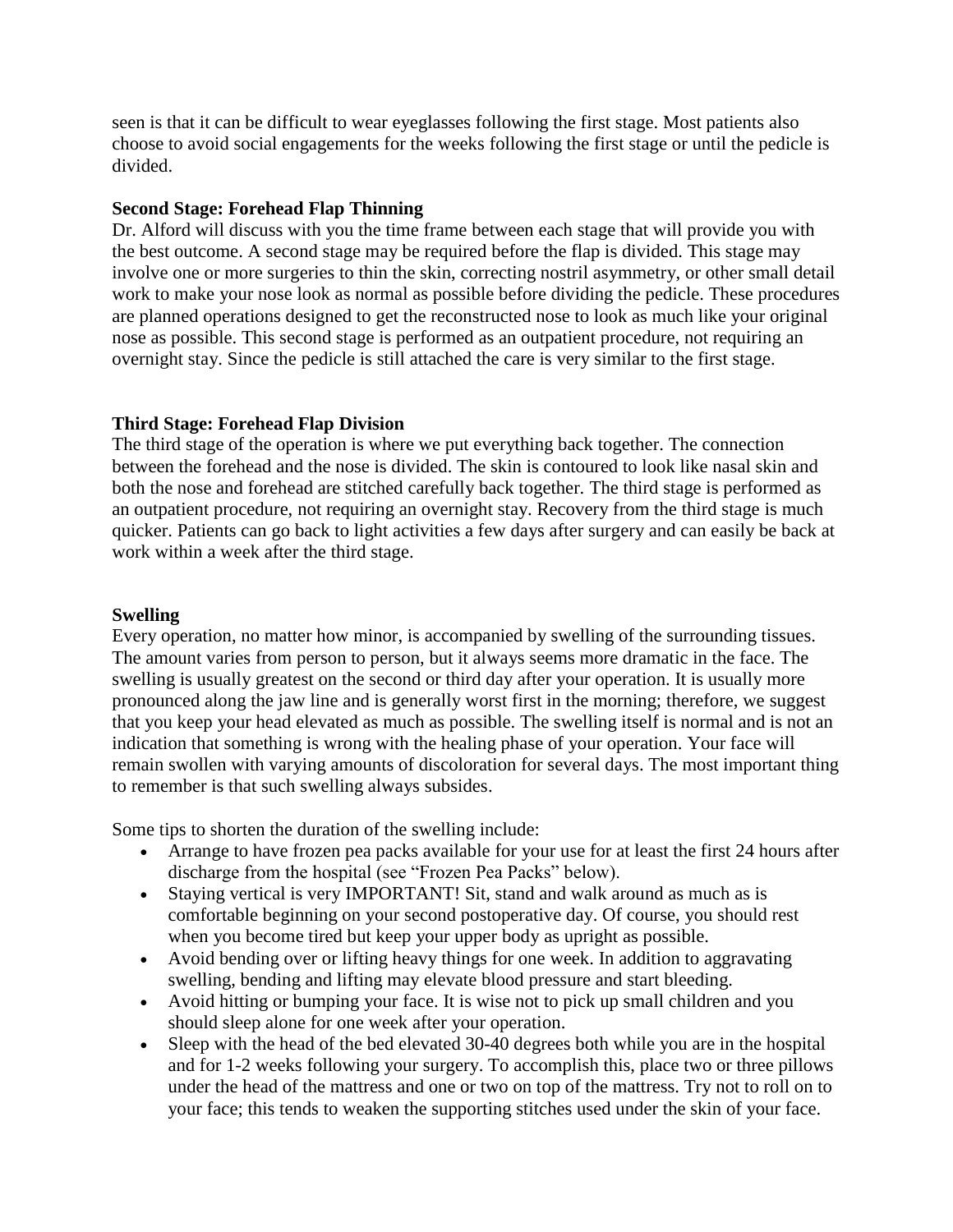Therefore, it is necessary that you sleep on your back for 30 nights. Some patients find a reclining chair placed at a 45-degree angle to be more comfortable than a bed.

- Avoid straining during elimination. If you need a laxative, we recommend Miralax<sup>™</sup> (available without a prescription at any pharmacy). Proper diet, plenty of water and walking are strongly recommended to avoid constipation.
- Take special care to avoid sunning of your face for a year after the third stage. Ordinary sun exposure is not harmful, but always use a sunscreen with SPF15 or above.

#### **Discoloration**

It is not unusual to have varying amounts of discoloration about the face. Like the swelling, it may become more pronounced, after the first day or so. Remember this is normal and temporary. It usually lasts no more than two weeks, all the while decreasing in intensity. The measures previously described that help the swelling to subside will also help diminish discoloration; however, there is no medication that will cause it to disappear rapidly – only the natural course of time. You can camouflage the discoloration to some extent by using make-up. **Do not apply make-up over the incisions themselves or to any part of the pedicle.**

### **Antibiotics**

You will take an oral antibiotic for 7 to 10 days following your surgery. All antibiotics should be taken with food or liquids to prevent nausea and promote proper absorption of the medication. Take the full course of this antibiotic as instructed by your physician. Do not stop taking it because you "feel better" as this may cause unwanted bacterial resistance.

#### **Medications**

In addition to antibiotics, you will be given prescriptions for nausea and pain as well. Nausea develops following many types of surgery. You may be given a prescription medication, Zofran, to take if you develop any nausea. This is an orally disintegrating tablet that is quickly absorbed when placed under the tongue.

#### **Pain**

For the first 24-48 hours following discharge from the hospital, take the prescribed pain medication given to you at the time of your discharge and rest as much as possible in a sitting/head elevated position. On the third postoperative day, most patients feel ready to start moving about and do not need as much prescription-strength pain relievers. If you still feel the need for pain relief try applying cold compresses (see "Frozen Pea Packs"). If you do not experience sufficient relief, take Tylenol® according to the package instructions. Under no circumstances should ASPIRIN or medication containing aspirin or salicylates be taken (See comprehensive list of medications to be avoided). If you are not sufficiently relieved of pain, try alternating doses of Extra Strength Tylenol® and the pain medication prescribed by Dr. Alford. We recommend alternatives to prescription-strength pain relievers because they can cause sensations of light-headedness, particularly in the immediate postoperative period and, consequently, seem to make recovery more difficult.

### **Cold and Warm Compress**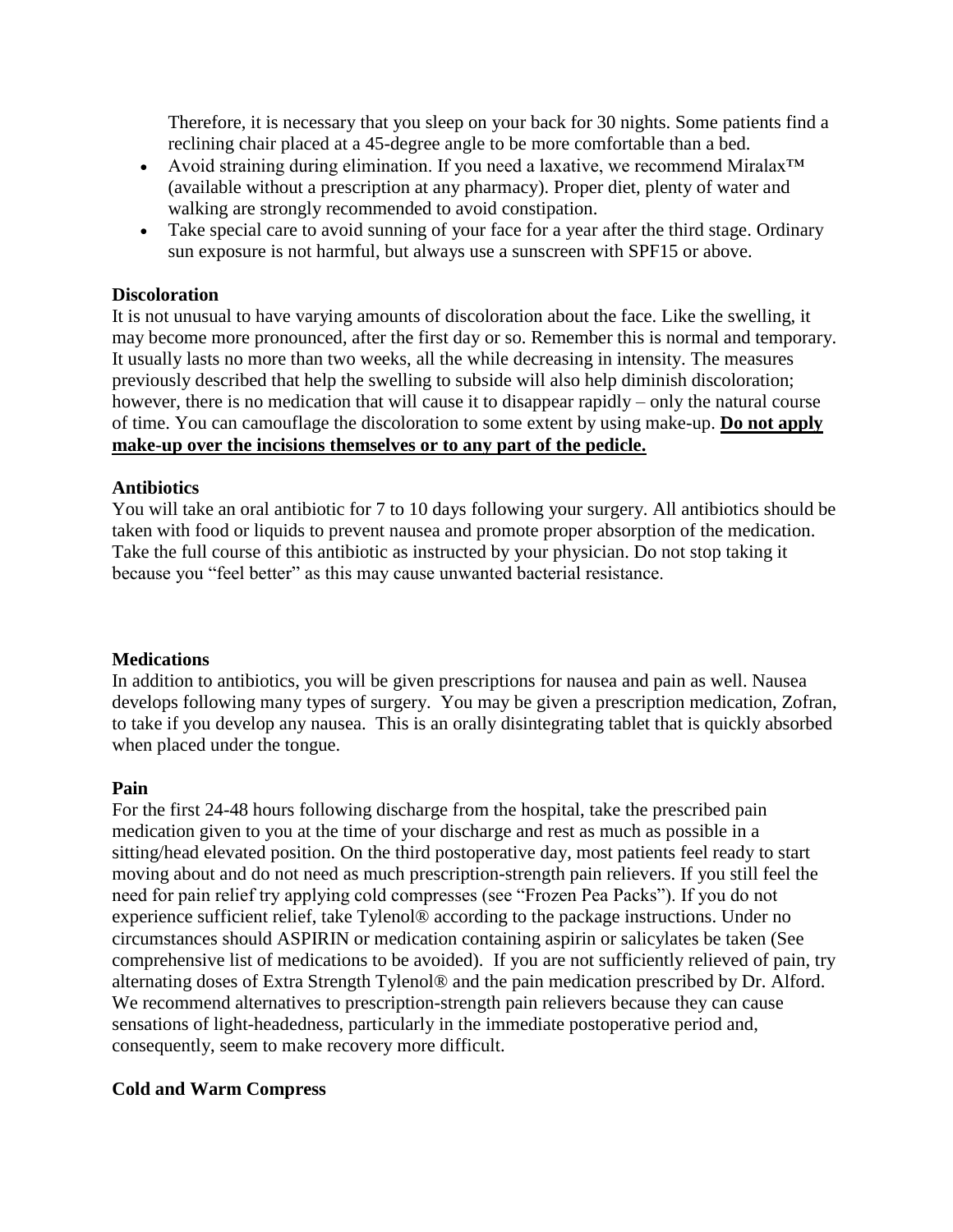Frozen English peas (from your grocer), placed in Zip Lock® bags, provide the simplest and most effective cold compresses to reduce swelling, bruising, and discomfort following surgery. You can apply a bag of frozen peas for the first 48 hours after surgery for your comfort. After 48 hours you can apply a dry warm compress to the face and cheeks to help improve swelling. **But do not apply frozen peas or heat directly to the pedicle** (bridge of skin from the forehead to the nose).

# **Bleeding/Oozing from the Pedicle**

Oozing following surgery is normal and expected. The yellow antibiotic bandage will help control the bleeding. Leave this bandage in place and do not remove it from the pedicle.

# **Temperature**

A low grade temperate up to 100°F may be expected following surgery as the body is healing. Patients will often think they have increased temperature because their face feels warm; however, this rise in temperature is an appropriate part of the healing process. If you have a persistent temperature above 101.5 degrees that is not relieved by Tylenol®, call Dr. Alford's office.

## **Weakness**

It is not unusual for a patient to feel weak, break out in "cold sweats," or get dizzy following the administration of anesthesia or any type of surgical procedure. Within a few days these feelings will generally disappear without medication. Returning to a normal healthy diet, staying hydrated and light activity will shorten the duration of these feelings.

### **Numbness**

The side of your forehead from where the flap is transferred will be numb following the surgery. This is normal and will last at least a year until other nerves grow into the area.

# **Resuming Activities**

- DO NOT SMOKE & AVOID ALCOHOL CONSUMPTION. Both of these activities significantly slow the healing process.
- WEARING GLASSES AND CONTACT LENSES. Eyeglasses should not be worn until the flap is divided ( $3<sup>rd</sup>$  stage). Contact lenses may be inserted the day after surgery.
- HAIR AND BODY CARE. You may wash your hair with Neutrogena™ shampoo and tepid water and comb it out with a large-toothed comb on the second day after surgery. **PLEASE DO NOT ALLOW THE WOUND TO GET WET.**
- WASH YOUR FACE gently with a mild soap (Neutrogena<sup>TM</sup>) twice daily after the first week, using a gentle, upward motion. As mentioned, you may bathe the second postoperative day but NOT on the day when you have your sutures removed.
- HOUSEHOLD ACTIVITIES. On your second postoperative day, you are encouraged to be up and around the house with your usual activities except those specifically outlined previously (no bending, no heavy lifting, etc.). No strenuous activity.
- PULLOVER CLOTHING. For 1 week following surgery, you should wear clothing that fastens either in the front or at the back rather than the type that must be pulled over the head.
- ATHLETICS. No strenuous athletic activity for 2 weeks.